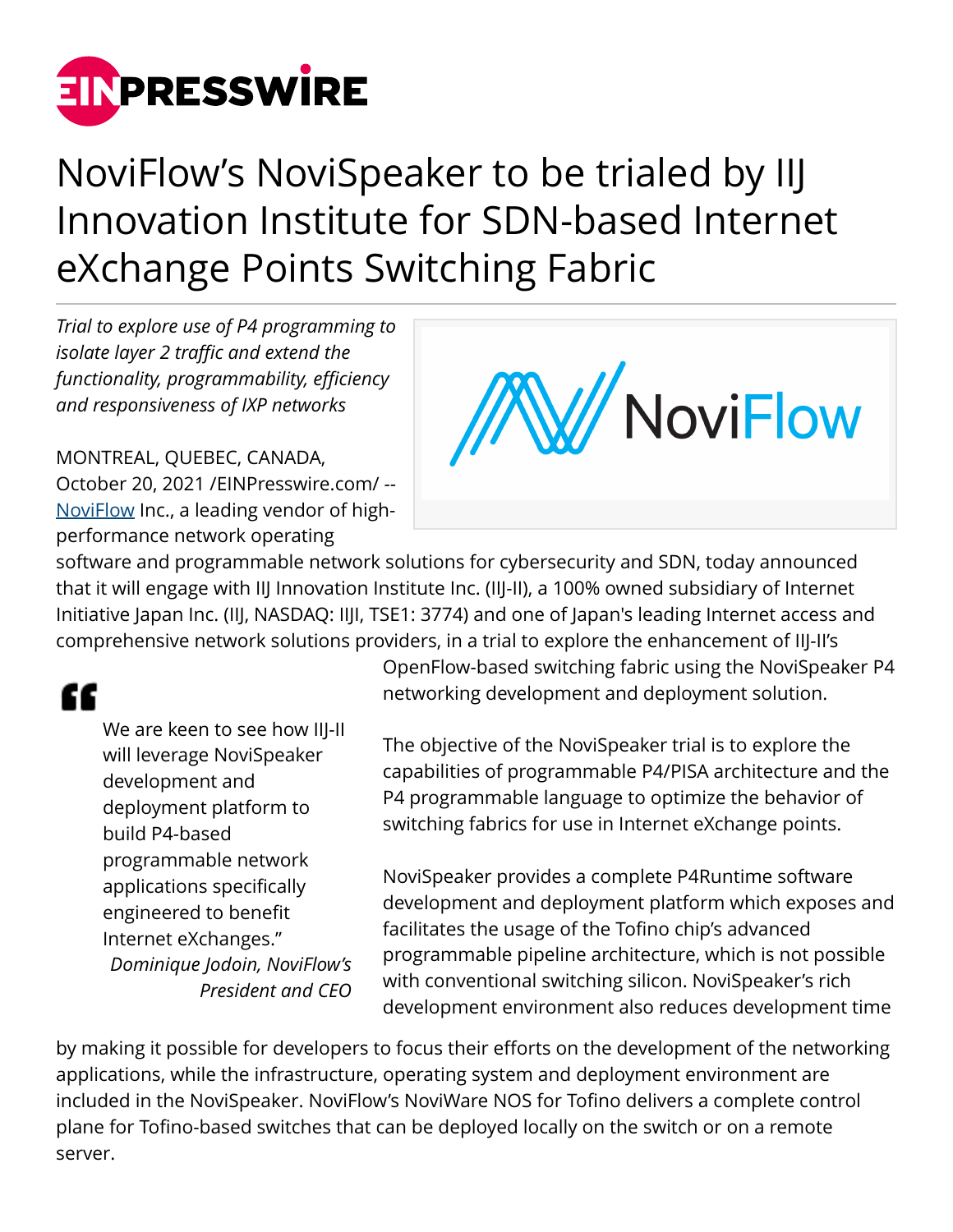NoviSpeaker has already been used for several years by NoviFlow's own application development team to create our most popular products currently deployed at tier-1 network operators for MEC, 5G and Telco Cloud applications. NoviSpeaker has already been demonstrated to cut the time-to-market of new advanced network services by as much as 50%.

Dr. Marc Bruyere Senior Researcher: "With this trial IIJ-II is looking to use P4 to provide an evolution path from our native OpenFlow Umbrella Switching Fabric to a P4 expanded and flexible forwarding-plane that greatly improves switching control and agility."

According to Dominique Jodoin, NoviFlow's President and CEO: "NoviFlow is honored to be working with IIJ-II - a key innovator in Japan's Internet Technology Sector. With this trial we are keen to see how IIJ-II will leverage our NoviSpeaker development and deployment platform to build P4-based programmable network applications specifically engineered to benefit Internet eXchanges. This represents an exciting expansion of the potential application of NoviSpeaker."

NoviFlow's distribution partner in Japan, [Macnica,](https://www.macnica.co.jp/business/semiconductor/manufacturers/noviflow/index.html) will be demonstrating NoviSpeaker as part of the [P4 Users Japan](https://p4users.org/events/p4usersjp2021-en/) 2021 Conference, Thursday October 21st.

#### ABOUT NOVIFLOW

NoviFlow Inc. provides open standard-based high-performance Cybersecurity and SDN networking solutions to network operators, data center operators, enterprises and government agencies seeking greater performance, flexibility, cost-efficiency, and security over their networks. NoviFlow has offices in Montreal, Sunnyvale and Seattle, and representatives in Asia Pacific, Europe and the Middle East. For more information, visit<http://noviflow.com/>.

### ABOUT IIJ II

IIJ Innovation Institute Inc. (IIJ-II) was established in June 2008 as a subsidiary within the IIJ group. IIJ-II provides business incubation services with the goal of developing technological innovations for the next-generation Internet and new business models. IIJ is leveraging its years of Internet technology and business experience to promote R&D and commercialization support for Internet development.

#### ABOUT MACNICA

Macnica distributes NoviFlow products in Japan. Since it was established in 1972, Macnica has provided leading-edge semiconductors, electronic devices, networks and cyber security products with high value-added technology. For more information about NoviFlow products in Japan, please visit our website:

<https://www.macnica.co.jp/business/semiconductor/manufacturers/noviflow/index.html>

Marc LeClerc NoviFlow Inc. +1 438-807-4363